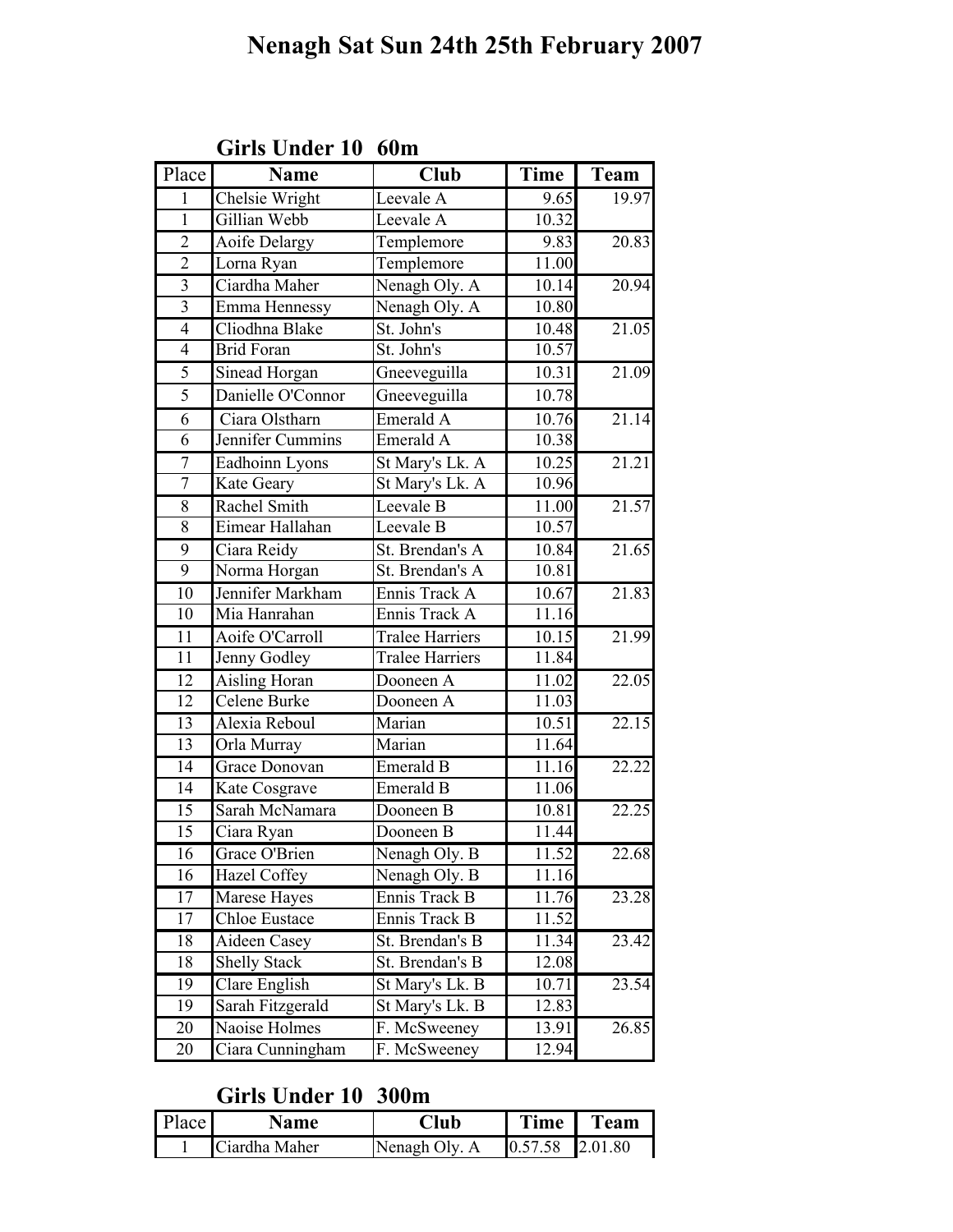| $\mathbf{1}$   | Clodagh Ryan         | Nenagh Oly. A    | 1.04.22              |         |
|----------------|----------------------|------------------|----------------------|---------|
| $\overline{2}$ | Cliodhna Blake       | St. John's       | 01.00.12             | 2.02.23 |
| $\overline{2}$ | Aine Murphy          | St. John's       | 01.02.11             |         |
| $\overline{3}$ | Aine Rouine          | Kilmurry Ib. Nc. | 1.00.91              | 2.03.87 |
| $\overline{3}$ | Niamh Fitzhenry      | Kilmurry Ib. Nc. | 1.02.96              |         |
| $\overline{4}$ | Grace Donovan        | Emerald B        | 1.03.02              | 2.04.13 |
| 4              | Kate Cosgrave        | <b>Emerald B</b> | 1.01.11              |         |
| 5              | Sibhan Fitzgibbon    | Gneeveguilla     | 1.00.29              | 2.06.27 |
| 5              | Shannon O'Leary      | Gneeveguilla     | $\overline{1.05.98}$ |         |
| 6              | Clare English        | St Mary's Lk.    | 0.59.78              | 2.06.44 |
| 6              | Siobhan Stackpool    | St Mary's Lk.    | 1.06.66              |         |
| 7              | Ciara Olstharn       | Emerald A        | 1.07.11              | 2.07.89 |
| 7              | Jennifer Cummins     | Emerald A        | 1.00.78              |         |
| 8              | Sarah McNamara       | Dooneen          | 1.03.17              | 2.08.62 |
| 8              | Ciara Ryan           | Dooneen          | 1.05.45              |         |
| 9              | Jennifer Markham     | Ennis Track A    | 1.02.36              | 2.08.70 |
| 9              | Mia Hanrahan         | Ennis Track A    | 1.06.34              |         |
| 10             | Grace O'Brien        | Nenagh Oly. B    | 1.10.38              | 2.13.83 |
| 10             | Aoife Tierney        | Nenagh Oly. B    | 1.03.45              |         |
| 11             | Marese Hayes         | Ennis Track B    | 1.09.89              | 2.14.78 |
| 11             | <b>Chloe Eustace</b> | Ennis Track B    | 1.04.89              |         |

### Girls Under 10 4 x 100m

| <b>Place</b> | Club          | <b>Time</b> |
|--------------|---------------|-------------|
|              | Nenagh Oly.   | 1.10.96     |
| 2            | Gneeveguilla  | 1.10.98     |
| 3            | Emerald       | 1.11.30     |
| 4            | Leevale       | 1.11.31     |
| 5            | St Mary's Lk. | 1.12.20     |
| 6            | Ennis Track   | 1.15.68     |
|              | St. Brendan's | 1.17.07     |
| 8            | Dooneen       | 1.18.10     |

Girls Under 11 60m

| Place          | <b>Name</b>        | Club                   | Time  | <b>Team</b> |
|----------------|--------------------|------------------------|-------|-------------|
|                | Ciara Nalty        | Leevale A              | 9.59  | 19.12       |
| 1              | Niamh Coughlan     | Leevale A              | 9.53  |             |
| 2              | Marie O'Halloran   | Leevale B              | 9.74  | 19.26       |
| $\overline{2}$ | E. Ni Dheasmhunaig | Leevale B              | 9.51  |             |
| 3              | Fiona O'Shea       | Dooneen B              | 9.50  | 19.30       |
| 3              | Sinead Madden      | Dooneen B              | 9.80  |             |
| 4              | Rachael O'Halloran | <b>Tralee Harriers</b> | 9.85  | 19.75       |
| 4              | Courtney Ryan      | <b>Tralee Harriers</b> | 9.90  |             |
| 5              | Rebecca Daly       | Gneeveguilla A         | 9.69  | 19.87       |
| 5              | Amy Cronin         | Gneeveguilla A         | 10.18 |             |
| 6              | Louise Shanahan    | Leevale D              | 9.71  | 19.98       |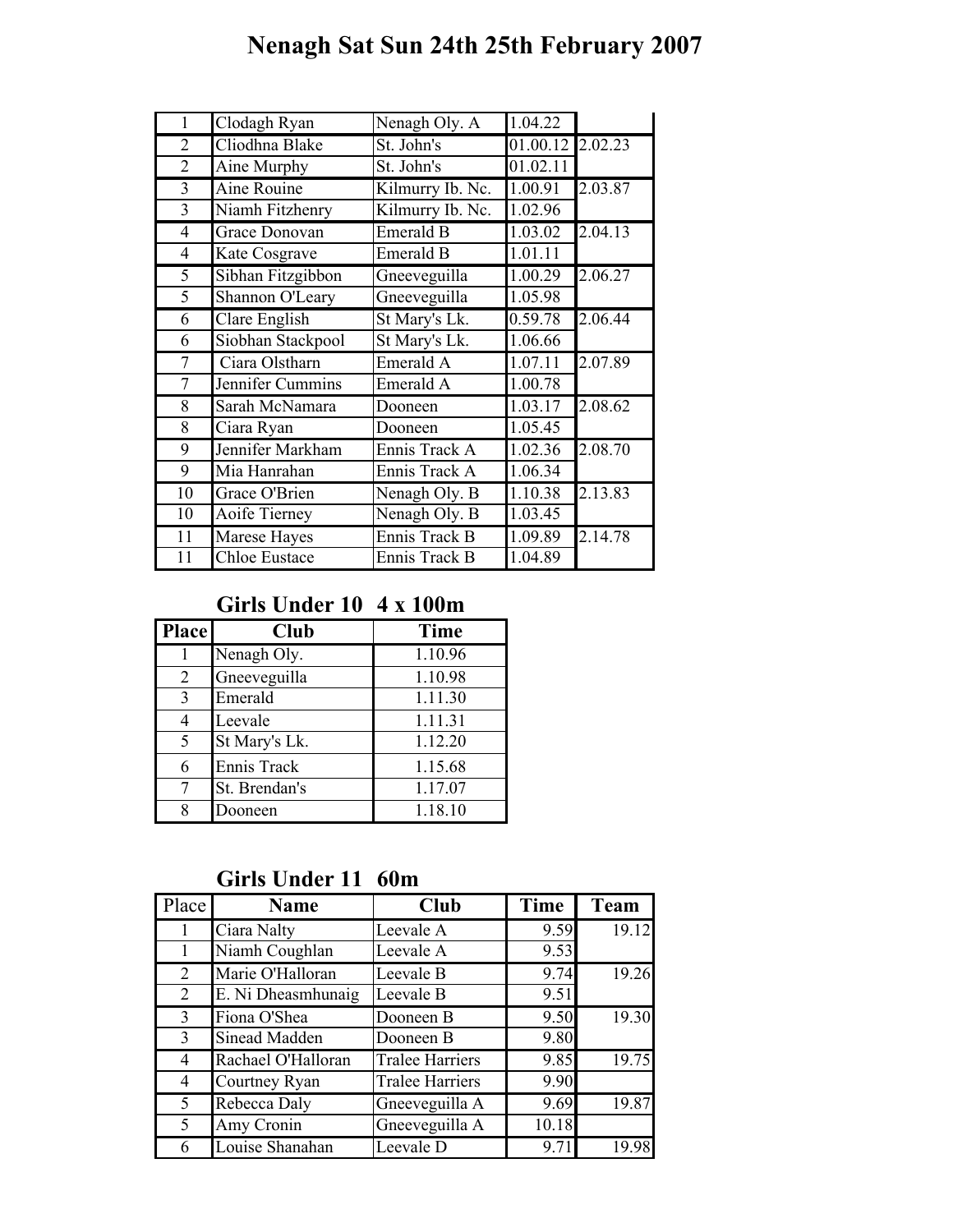| 6               | Alex Whelan             | Leevale D                         | 10.27              |                    |
|-----------------|-------------------------|-----------------------------------|--------------------|--------------------|
| $\overline{7}$  | <b>Rita Doherty</b>     | Abbeystriders                     | 20.79              | $\overline{20.00}$ |
| $\overline{7}$  | <b>Chloe Merritt</b>    | Abbeystriders                     | 10.45              |                    |
| 8               | Aoife Dooley            | <b>Emerald B</b>                  | 10.35              | 20.12              |
| $\overline{8}$  | Roisin Owen             | Emerald B                         | 9.77               |                    |
| 9               | Leanne Prout            | Coolquill                         | 9.65               | 20.16              |
| 9               | Aoibhe O'Shea           | Coolquill                         | 10.51              |                    |
| 10              | Aisling Keller          | Nenagh Oly. C                     | 10.27              | 20.32              |
| $\overline{10}$ | Margaret Hayes          | Nenagh Oly. C                     | 10.05              |                    |
| 11              | Niamh Brennan           | Emerald A                         | 10.60              | 20.33              |
| $\overline{11}$ | Jenna Bromell           | Emerald A                         | 9.73               |                    |
| 12              | Laura Costello          | Nenagh Oly. A                     | 10.00              | 20.50              |
| 12              | Rachel Hodgins          | Nenagh Oly. A                     | 10.50              |                    |
| 13              | Grainne Kerrisk         | Leevale C                         | 10.43              | 20.53              |
| $\overline{13}$ | <b>Aisling McCarthy</b> | Leevale C                         | 10.10              |                    |
| 14              | <b>Aisling Quinn</b>    | Ferrybank A                       | 10.11              | 20.58              |
| 14              | Laura Ryan              | Ferrybank A                       | 10.47              |                    |
| 15              | Casey O'Sullivan        | Bandon                            | 10.39              | 20.60              |
| $\overline{15}$ | Sarah Burke             | Bandon                            | 10.21              |                    |
| 16              | Niamh Jones             | Marian                            | 9.99               | 20.74              |
| 16              | Sarah Jane O'Connell    | Marian                            | 10.75              |                    |
| 17              | Lorraine Doyle          | Clonmel A                         | $10.\overline{31}$ | 20.90              |
| $\overline{17}$ | <b>Bridget Lambert</b>  | Clonmel A                         | 10.59              |                    |
| $\overline{18}$ | <b>Aisling Kelleher</b> | W.Muskerry                        | 10.57              | 20.91              |
| 18              | Claire Murphy           | W.Muskerry                        | 10.34              |                    |
| 19              | Neasa Murphy            | Ferrybank B                       | 10.47              | 21.06              |
| 19              | Orla Quelly             | Ferrybank B                       | 10.59              |                    |
| 20              | Michelle Sheahan        | Gneeveguilla D                    | 10.60              | 21.11              |
| $\overline{20}$ | Ellen O'Sullivan        | Gneeveguilla D                    | 10.51              |                    |
| 21              | Mary O'Shaughnessy      | Dooneen C                         | 10.52              | 21.14              |
| 21              | Alanah Lyons            | Dooneen C                         | 10.62              |                    |
| 23              | Aine Ryan               | Dooneen A                         | 11.02              | 21.23              |
| 23              | Grace Goggin            | Dooneen A                         | 10.21              |                    |
| 24              | Saoirse McGeever        | Clonmel B                         | 9.87               | 21.24              |
| 24              | Rachel O'Leary          | Clonmel B                         | 11.37              |                    |
| 25              | Katlyn Burke            | Dooneen D                         | 10.72              | 21.42              |
| 25              | Rachael McCauley        | Dooneen D                         | 10.70              |                    |
| 26              | Clara Weinman           | Nenagh Oly. D                     | 11.18              | 21.59              |
| 26              | Sorcha Henderson        | Nenagh Oly. D                     | 10.41              |                    |
| 27              | Aine Finn               | Nenagh Oly. B                     | 10.98              | 21.61              |
| 27              | Laura Moloney           | $\overline{\text{Nenagh Oly. B}}$ | 10.63              |                    |
| 28              | Caoimhe Clancy          | F. McSweeney A                    | 11.02              | 21.68              |
| 28              | Aoife Breedy            | F. McSweeney A                    | 10.66              |                    |
| 29              | Rachel Maher            | Clonmel C                         | 10.73              | 21.90              |
| 29              | <b>Shannon Keating</b>  | Clonmel C                         | 11.17              |                    |
| 30              | Leanne Kelsley          | St. Cronan's                      | 10.58              | 22.32              |
| $\overline{30}$ | <b>Sinead Kelly</b>     | St. Cronan's                      | 11.74              |                    |
| 31              | Amy O'Neill             | Leevale $\overline{E}$            | 11.11              | 22.61              |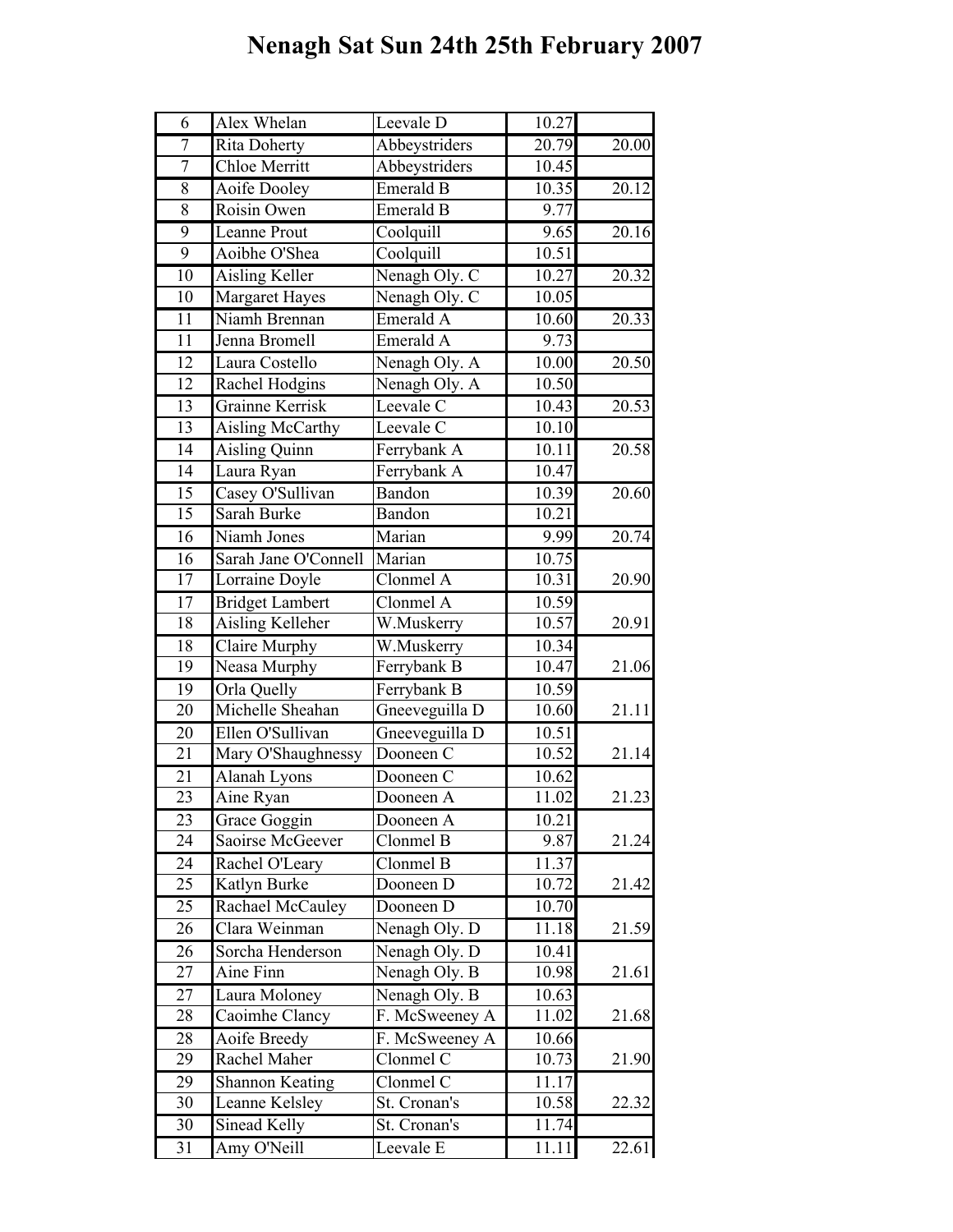| 31 | Sarah Hunter         | Leevale E      | 11.50 |       |
|----|----------------------|----------------|-------|-------|
| 32 | Clodagh Hyland       | F. McSweeney B | 11.36 | 22.73 |
| 32 | <b>Judy McCarthy</b> | F. McSweeney B | 11.37 |       |
| 33 | <b>Alice Parkes</b>  | Dooneen E      | 11.25 | 23 24 |
| 33 | Laura Kerr           | Dooneen E      |       |       |

#### Girls Under 11 600m

| Place           | <b>Name</b>             | <b>Club</b>          | Time                 | Team    |
|-----------------|-------------------------|----------------------|----------------------|---------|
| 1               | Laura Costello          | Nenagh Oly. A        | 2.07.08              | 4.18.79 |
| $\overline{1}$  | <b>Aisling Keller</b>   | Nenagh Oly. A        | 2.11.71              |         |
| $\overline{2}$  | <b>Leanne Prout</b>     | Coolquill            | 2.08.71              | 4.19.83 |
| $\overline{2}$  | Aoibhe O'Shea           | Coolquill            | 2.11.12              |         |
| $\overline{3}$  | Aine Finn               | Nenagh Oly. B        | 2.10.51              | 4.22.83 |
| $\overline{3}$  | Sorcha Henderson        | Nenagh Oly. B        | 2.12.32              |         |
| $\overline{4}$  | Niamh Brennan           | Emerald A            | 2.28.93              | 4.28.86 |
| $\overline{4}$  | Jenna Bromell           | Emerald A            | 1.59.93              |         |
| 5               | <b>Sinead Caulfield</b> | Bandon               | 2.06.14              |         |
| 5               | Lisa Lovell             | Bandon               | 2.25.22              | 4.31.36 |
| $\overline{6}$  | Aoife Dooley            | Emerald B            | 2.18.49              | 4.35.66 |
| 6               | Roisin Owen             | Emerald B            | 2.17.17              |         |
| $\overline{7}$  | Toni Lynch              | Clonmel A            | 2.26.60              | 4.37.53 |
| 7               | Lorraine Doyle          | Clonmel A            | 2.10.93              |         |
| $\overline{8}$  | Ciara Cummins           | Moyne                | 2.11.69              | 4.40.81 |
| 8               | Orla Healy              | Moyne                | 2.19.12              |         |
| 9               | <b>Karen Kennedy</b>    | <b>Thurles Croke</b> | 2.29.45              | 4.40.89 |
| 9               | Nicola Loughnane        | Thurles Croke        | 2.11.44              |         |
| $\overline{11}$ | Ailbhe Hogan            | Ennis Track          | 2.21.66              | 4.41.26 |
| 11              | Laura Chesser           | Ennis Track          | 2.19.60              |         |
| $\overline{12}$ | Sharon O'Sullivan       | W.Muskerry           | 2.22.69              | 4.42.24 |
| $\overline{12}$ | Stephanie O'Sullivan    | W.Muskerry           | 2.19.55              |         |
| 13              | <b>Evie Casey</b>       | Gneeveguilla         | 2.21.83              | 4.43.01 |
| $\overline{13}$ | Michelle Sheahan        | Gneeveguilla         | 2.21.18              |         |
| $\overline{14}$ | <b>Bridget Lambert</b>  | Clonmel B            | 2.35.27              | 4.43.51 |
| $\overline{14}$ | Saoirse McGeever        | Clonmel B            | $2.\overline{08.24}$ |         |
| $\overline{15}$ | <b>Aisling Kelleher</b> | W.Muskerry           | 2.30.03              | 4.43.93 |
| 15              | Claire Murphy           | W.Muskerry           | 2.12.90              |         |
| $\overline{16}$ | Sarah Jane O'Connell    | Marian               | 2.25.25              | 5.02.74 |
| 16              | Niamh Courtney          | Marian               | 2.37.49              |         |
| 17              | Rachel Clancy           | St. John's           | $2.25.\overline{75}$ | 5.03.24 |
| 17              | Rose Marrinan           | St. John's           | 2.37.49              |         |

### Girls Under 11 4 x 100m

| Place | Club          | Time    |
|-------|---------------|---------|
|       | Leevale A     | 1.02.78 |
|       | Nenagh Oly. A | 1.03.93 |
|       | Emerald       | 1.04.50 |
|       | Gneeveguilla  | .04.56  |